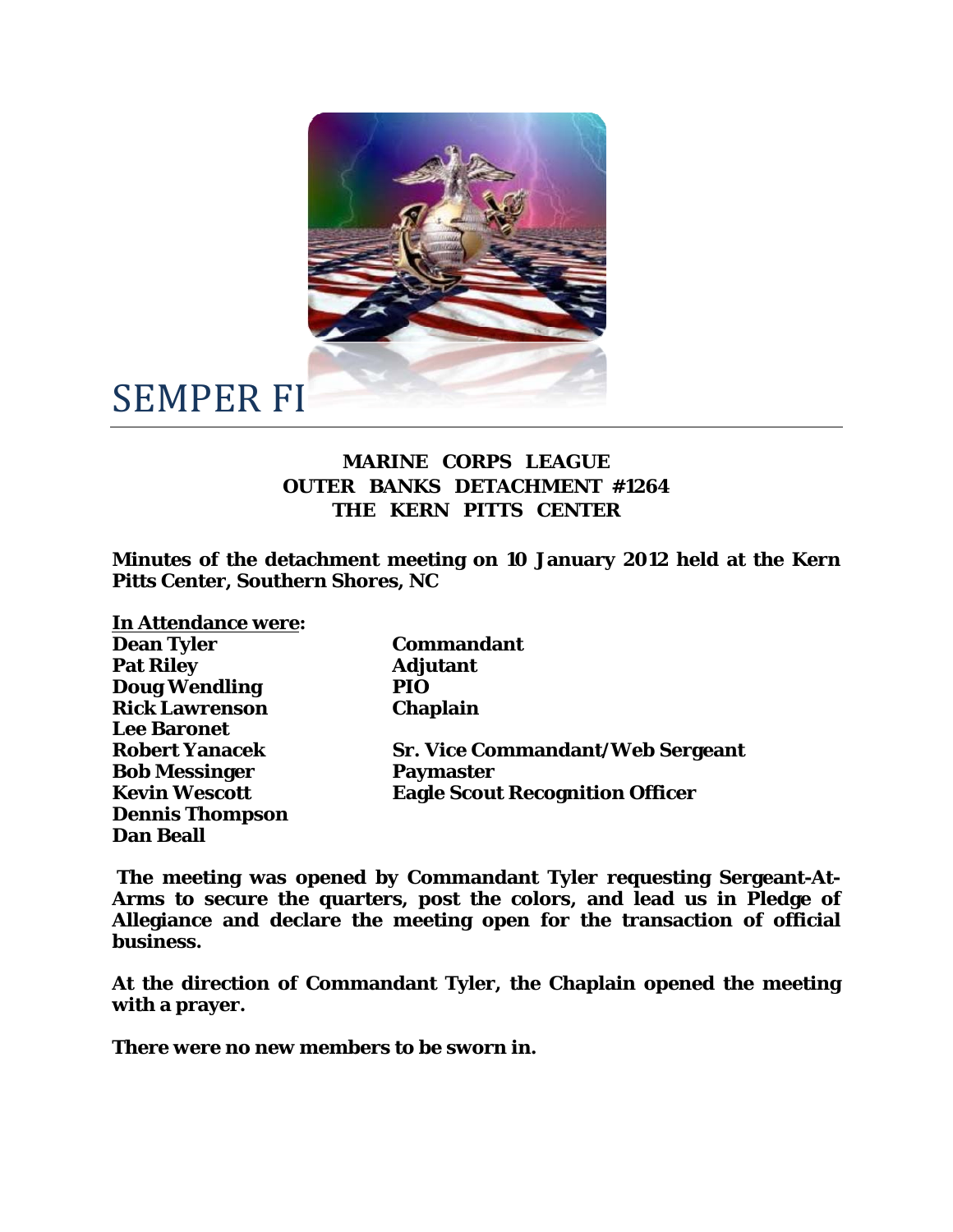## **Old Business:**

**Adjutant Pat Riley reported that the minutes of the December meeting were posted on the Detachment website.** 

**Paymaster Bob Messinger's report included the yearend financial report. The Detachment financial data is available to any member at any time. A lengthy discussion followed regarding resolving discrepancies between Detachment and National membership rosters and the resolution of delinquent members. The Detachment roster currently indicates 42 members with 5 of these delinquent. Bob also reported requests for donations from The Army Museum and The Wounded Warrior Project. The Wounded Warrior Project will be addressed in November.** 

**New Business:** 

**Officers for 2012 were confirmed and Kevin Wescott was sworn in as new Sergeant-at-Arms to fill the vacant position.** 

**Robert Yanacek moved to make a donation to Girl Scout Troop 4335. The motion was seconded by Doug Wendling and passed unanimously.** 

**Commandant Tyler mentioned the passing and signing into law of The Blue Star Mothers Act. He also mentioned the deployment of mobile veteran centers around the country and the establishment of a VA Clinic in Elizabeth City.** 

**Commandant Tyler gave an extensive briefing on the upcoming "Welcome Home Vietnam Veterans" celebration to be held at the Charlotte Motor Speedway on Saturday 31 March 2012 0900-1630. It will be a very big affair and Doug & Kevin will investigate the possibility of organizing a group trip for the Detachment and other veterans.** 

**Commandant Tyler stated that if there is no further business, we will proceed to close.** 

**The Detachment was requested to stand in silent respect for all Marines who have answered The Supreme Commandant's call to Detachment Everlasting.** 

**Commandant Tyler requested the Chaplain lead the Detachment in closing prayer.** 

**Commandant Tyler requested the Sergeant-At-Arms to declare the meeting officially closed.** 

**Sergeant-At-Arms by authority of the Commandant declared this meeting officially closed until 14 February 2012 when it will be reopened for the transaction of official business.**